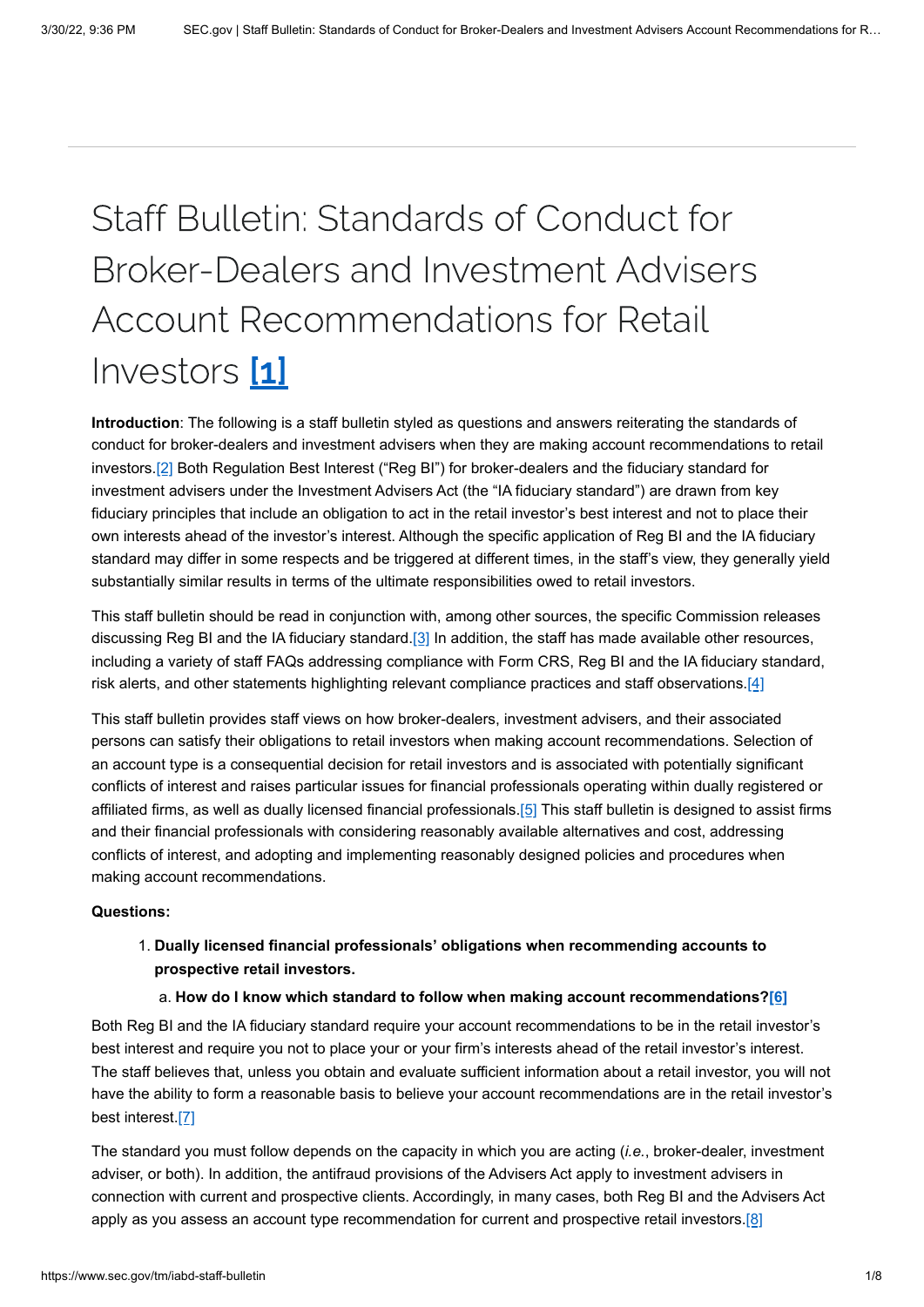## b. **Do I need to disclose my capacity under both Reg BI and the IA fiduciary standard when making a recommendation?**

Yes. Under Reg BI, when making an account recommendation, you must disclose all material facts relating to the scope and terms of your relationship with the retail investor, including the capacity in which you are acting. Investment advisers have a similar obligation under the duty of loyalty to disclose all material facts relating to the advisory relationship, including the capacity in which they are acting. Where you have not yet established the capacity in which you will be acting, you should assume that both standards appl[y\[9\]](#page-5-3) and disclose to the investor, prior to or at the time of the recommendation, that you are acting in both capacities. Firms should provide clear guidance, through policies and procedures and other instructions to their financial professionals, on how to disclose capacity to retail investors.

## <span id="page-1-1"></span><span id="page-1-0"></span>c. **Do I need to consider reasonably available alternatives when making account recommendations?**

Yes. Under both Reg BI and the IA fiduciary standard you may recommend an account to a retail investor only when you have a reasonable basis to believe that the account is in the retail investor's best interest. For example, if you are a dually licensed financial professional, you need to make a best interest evaluation taking into consideration the spectrum of accounts you offer (*i.e.*, both brokerage and advisory accounts, subject to any eligibility requirements such as account minimums).[\[10\]](#page-5-4)

Moreover, you cannot recommend an account that is not in a retail investor's best interest solely based on your firm's limited product menu or arising from limitations on your licensing. Any limitations on account types considered, in the staff's view, are material facts that should be disclosed (along with other relevant material facts, including services, fees, and conflicts of interest) to retail investors.

## 2. **Factors to consider before making an account recommendation**[\[11\]](#page-5-5)

Both Reg BI and the IA fiduciary standard require you to have a reasonable basis for an account recommendation, based on a reasonable understanding of the retail investor's investment profile and the account characteristics.

## <span id="page-1-3"></span><span id="page-1-2"></span>a. **What are examples of investor characteristics I should consider to have a reasonable basis to believe the recommendation is in the retail investor's best interest?**

As part of establishing a reasonable understanding of the retail investor's investment profile, the staff believes that you should consider, without limitation, the retail investor's: financial situation (including current income) and needs; investments; assets and debts; marital status; tax status; age; investment time horizon; liquidity needs; risk tolerance; investment experience; investment objectives and financial goals; and any other information the retail investor may disclose to you in connection with an account recommendation[.\[12\]](#page-5-6) The staff also believes that you should consider, without limitation, the retail investor's: anticipated investment strategy (*e.g.*, buy and hold versus more frequent trading); level of financial sophistication; preference for making their own investment decisions or relying on advice from a financial professional; and the need or desire for account monitoring or ongoing account management.

You must, in any case, obtain and evaluate enough information about the retail investor to have a reasonable basis to believe the account recommendation is in the best interest of that retail investor and that your recommendation is not based on materially inaccurate or incomplete information.

#### b. **What if investor information is unavailable?**

Where investor information is unavailable despite your reasonable diligence, the staff believes you should carefully consider whether you have a sufficient understanding of the investor to evaluate if any account recommendation is in that investor's best interest. The staff believes you will not be able to have a reasonable belief that an account recommendation is in an investor's best interest under Reg BI or the IA fiduciary standard without sufficient information about the retail investor and therefore should generally decline such account recommendations until you obtain the necessary investor information.[\[13\]](#page-5-7)

## <span id="page-1-4"></span>c. **What are examples of account characteristics I should consider to have a reasonable basis to believe the account recommendation is in the retail investor's best interest?**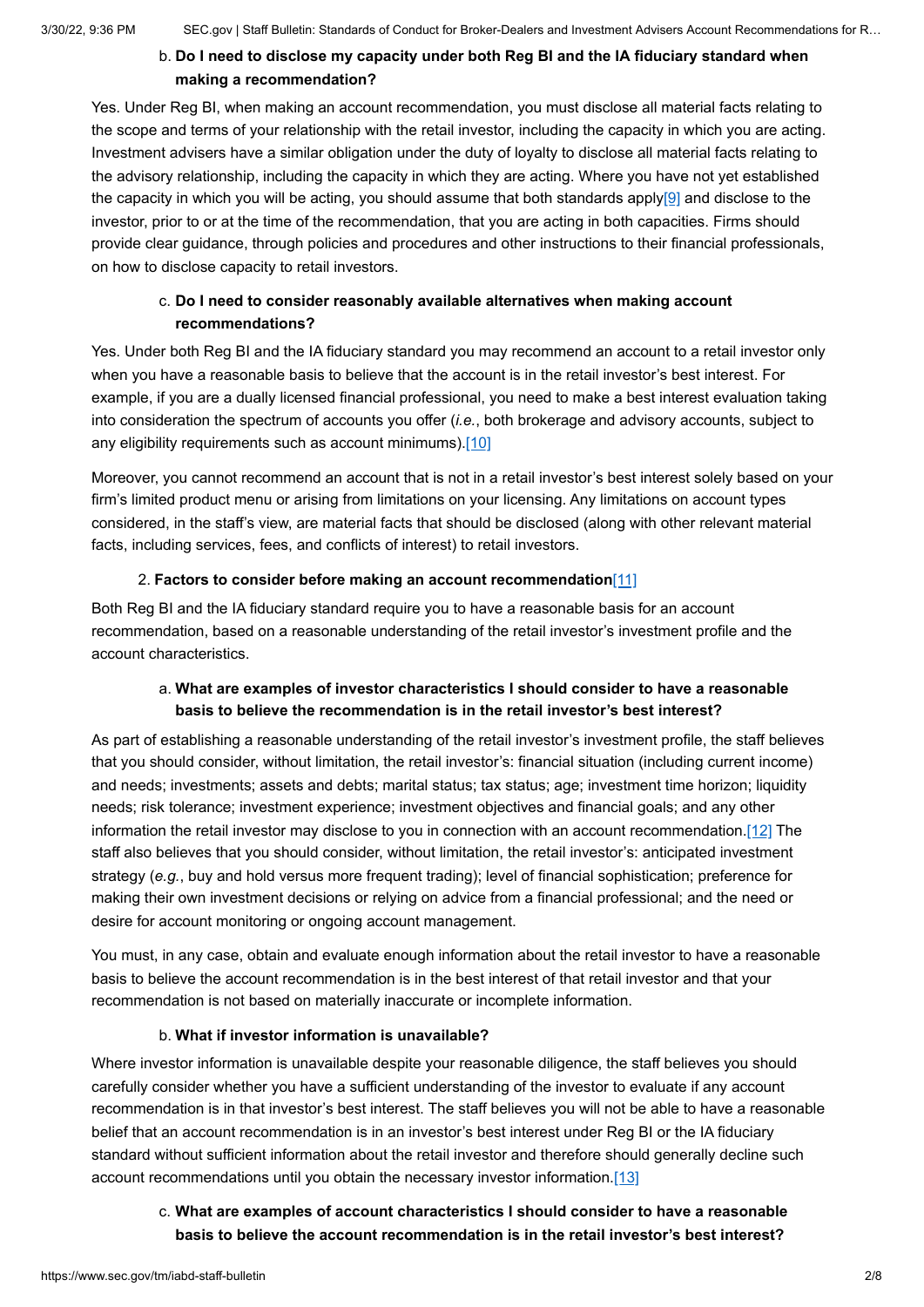In order to establish a reasonable understanding of the characteristics of a particular type of account, the staff believes that you should consider, without limitation, factors such as the services and products provided in the account (including ancillary services provided in conjunction with an account type, account monitoring services, etc.); the projected costs to the retail investor; alternative account types available; and whether the account offers the services requested by the retail investor[.\[14\]](#page-5-8) The staff believes that in assessing whether a particular account recommendation is in a retail investor's best interest, a financial professional also should consider whether these factors are consistent with the retail investor's investment profile and stated investment goals.

#### 3. **Consideration of Costs in Account Recommendations**

## <span id="page-2-1"></span><span id="page-2-0"></span>a. **Are costs always a relevant factor to consider when making account recommendations?**

Yes,you must always consider cost as a factor when making an account recommendation.<sup>[15]</sup> While Reg BI and the IA fiduciary standard do not always obligate you to recommend the least expensive type of account, both require you to have a reasonable basis to believe that the account recommendation is in the retail investor's best interest and does not place your or your firm's interests ahead of the retail investor's interest. As discussed further below, if you recommend a higher cost account, you must have a reasonable basis to believe the account recommendation is nonetheless in the retail investor's best interest based on other factors and in light of the particular situation and needs of the retail investor. The Commission has pursued enforcement actions against investment advisers for recommending higher-cost products to clients when similar, lower-cost products were available[.\[16\]](#page-5-10)

## <span id="page-2-3"></span><span id="page-2-2"></span>b. **What are examples of costs that I should consider when recommending an account?**

In the staff's view, you should consider the total potential costs when evaluating whether an account is in a retail investor's best interest, including indirect costs that could be borne by the retail investor[.\[17\]](#page-5-11) Examples of costs can include account fees (*e.g.*, asset-based, engagement, hourly), commissions and transaction costs (*e.g.*, markups and markdowns), tax considerations, as well as indirect costs, such as those associated with payment for order flow and cash sweep programs. When applicable, cost of an account also includes fees associated with the investment products that are available through the account, such as the internal expenses of funds, including management fees, distribution and servicing fees, and the costs of investing in funds, including front-end and back-end fees. The effect of certain costs, such as distribution and servicing fees and transaction costs related to purchasing fund shares, may depend on the investor's anticipated investment horizon. In these cases, you should consider the potential impact of those costs on the investor's account based on an understanding of that horizon.

## <span id="page-2-4"></span>c. **What are examples of other factors that may be considered alongside cost?**

As discussed above, you must have a reasonable basis for believing the account recommendation is in the retail investor's best interest. Some examples of factors, alongside cost, that you may consider can include the investor's need for certain services or certain types of investment products or strategies that are only available in certain account types; the account's characteristics, including any special or unusual features requested by the retail investor, such as tax advantages; potential benefits and risks[;\[18\]](#page-6-0) time horizon; and anticipated composition of investments in the investment account. The existence of special features or other potential benefits would not alone support a reasonable belief that an account recommendation is in an investor's best interest. Rather, such factors should be considered in light of the investor's needs, investment objectives, and preferences, and your account recommendation must not place your interests or the interests of your firm ahead of the retail investor's interest. It is the staff's view that it may be difficult for a firm to assess periodically the adequacy and effectiveness of its policies and procedures or to demonstrate compliance with its obligations to retail investors without documenting the basis for such conclusions.

## 4. **Retirement Account Rollover Recommendations[\[19\]](#page-6-1)**

<span id="page-2-5"></span>a. **Are there additional factors that I should consider when making a rollover recommendation in order to have a reasonable basis to believe the recommendation is in the retail investor's best interest?**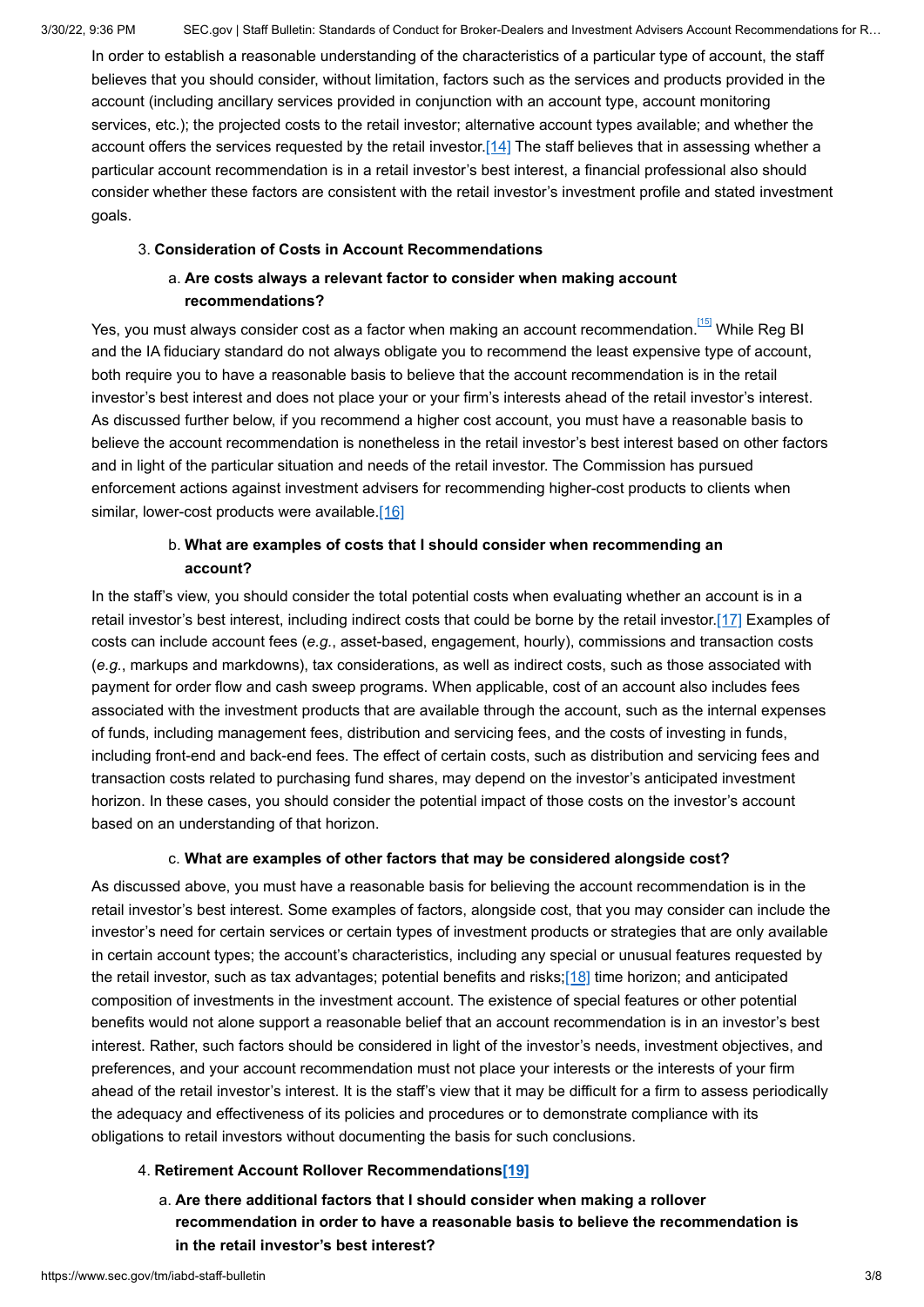Yes. When making a rollover recommendation to a retail investor, you must have a reasonable basis to believe both that the rollover itself and that the account being recommended are in the retail investor's best interest. In addition to the factors discussed above, the staff believes that there are specific factors potentially relevant to rollovers that you should generally consider when making a rollover recommendation to a retail investor. These factors include, without limitation, costs; level of services available; features of the existing account, including costs; available investment options; ability to take penalty-free withdrawals; application of required minimum distributions; protection from creditors and legal judgments; and holdings of employer stock[.\[20\]](#page-6-2)

<span id="page-3-0"></span>As with account recommendations more generally, relevant factors should be considered in light of, among other things, the retail investor's investment profile to develop a reasonable belief that the retirement account or rollover recommendation is in the retail investor's best interest[.\[21\]](#page-6-3) In the staff's view, when making a rollover recommendation, it may be difficult for a firm to assess periodically the adequacy and effectiveness of its policies and procedures or to demonstrate compliance with its obligations to retail investors without documenting the basis for the recommendation.

In addition to Reg BI and the IA fiduciary standard, some rollovers also are subject to regulation by the Department of Labor. If you are relying on Prohibited Transaction Exemption 2020-02 ("PTE 2020-02"), you may want to review guidance from the Department of Labor on factors to consider in making a rollover recommendation, as well as relevant documentation requirements.<sup>[22]</sup>

# <span id="page-3-2"></span><span id="page-3-1"></span>b. **When considering a rollover recommendation, do I have to consider the option of leaving the retail investor's investments in the employer's plan?**

As discussed above, you must have a reasonable basis to believe that an account recommendation is in the retail investor's best interest and does not place your or your firm's interests ahead of the retail investor's interest. In the staff's view, it would be difficult to form a reasonable basis to believe that a rollover recommendation is in the retail investor's best interest and does not place your or your firm's interests ahead of the retail investor's interest, if you do not consider the alternative of leaving the retail investor's investments in their employer's plan, where that is an option. To evaluate any recommendation to transfer assets out of an employer's plan, or between individual retirement accounts, you would need to obtain information about the existing plan, including the costs associated with the options available in the investor's current plan[.\[23\]](#page-6-5)

# <span id="page-3-3"></span>5. **If a retail investor expresses a preference for a particular type of account, would making an account recommendation on the basis of that preference satisfy the standards?**

No. Although the retail investor's preference should be considered, you would not satisfy the standards based on the retail investor's preference alone. For example, a retail investor may express a preference for a brokerage account during an initial conversation, but may not fully understand what the differences between brokerage and advisory accounts actually are in terms of costs and available products and services. As stated above, when making an account recommendation to a retail investor, you must have a reasonable basis to believe that the recommendation is in the retail investor's best interest based on, among other things, a reasonable understanding of the retail investor's investment profile and the account characteristics. Where a retail investor expresses a preference for a particular type of account, the staff believes that factor should be considered. You would not, however, be relieved of the obligation to consider reasonably available alternatives and recommend an account you reasonably believe is in the retail investor's best interest.

In the staff's view, however, if the retail investor ultimately directs you to open an account that is contrary to your recommendation, you would not be required to refuse to accept the investor's direction. [\[24\]](#page-6-6) In such instances, the staff believes that it may be difficult for a firm to assess periodically the adequacy and effectiveness of its policies and procedures or to demonstrate compliance with its obligations to retail investors without documenting the basis for opening the account.

# <span id="page-3-5"></span><span id="page-3-4"></span>6. **Should firms document the basis for the account that was recommended to a retail investor?**

Broker-dealers and investment advisers are subject to recordkeeping rules that may affect their decisions or obligations to document the basis for account recommendations.<sup>[25]</sup> Additionally, in the staff's view, it may be difficult for a firm to assess periodically the adequacy and effectiveness of its policies and procedures or to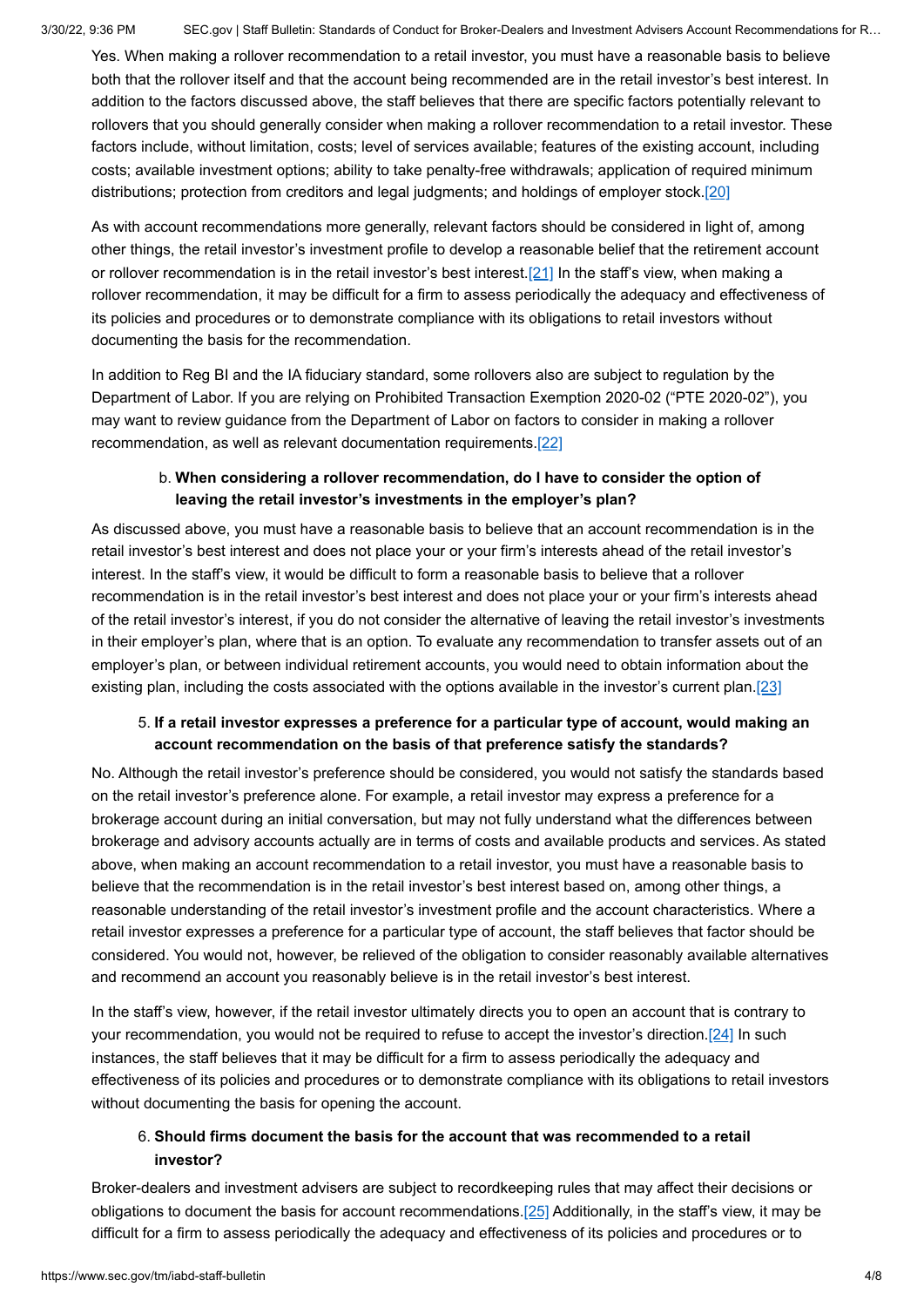<span id="page-4-5"></span>demonstrate compliance with its obligations to retail investors without documenting the basis for certain recommendations[.\[26\]](#page-6-8) Reg BI's Compliance Obligation requires broker-dealers to establish, maintain, and enforce written policies and procedures reasonably designed to achieve compliance with Reg BI. Similarly, the Advisers Act compliance rule requires investment advisers registered or required to be registered under the Advisers Act to adopt and implement written compliance policies and procedures reasonably designed to prevent violations of the Advisers Act, which include preventing breaches of the IA fiduciary standard in violation of section 206 of the Advisers Act. $\frac{[27]}{[27]}$  $\frac{[27]}{[27]}$  $\frac{[27]}{[27]}$ 

## <span id="page-4-6"></span>7. **What are some examples of practices that can assist firms in meeting their obligations to address conflicts of interest associated with account recommendations?**

Both Reg BI and the IA fiduciary standard require firms to act in the retail investor's best interest and not place the firm's interests ahead of the retail investor's interest. The following is a non-exhaustive list of practices that can help firms meet their obligations with respect to conflicts of interest associated with account recommendations:

- Avoid compensation thresholds that disproportionately increase compensation through openings of certain account types;
- Adopt and implement policies and procedures reasonably designed to minimize or eliminate incentives, including both compensation and non-compensation incentives, for employees to favor one type of account over another;
- Implement supervisory procedures to monitor recommendations that involve the roll over or transfer of assets from one type of account to another (such as recommendations to roll over or transfer assets in an ERISA account to an IRA); and
- <span id="page-4-8"></span><span id="page-4-7"></span>Adjust compensation for financial professionals who fail to adequately manage conflicts of interest associated with account recommendations.[\[28\]](#page-6-10)

In the staff's view, firms should exercise particular care when creating incentives that could have the effect of encouraging account recommendations that would place the interests of the firm or financial professional ahead of the interest of the retail investor. The staff strongly encourages firms to eliminate or mitigate any incentive that poses a risk of causing the firm or its financial professionals to place their interests ahead of the retail investor's interest. The Commission has previously brought a settled enforcement action in connection with compensation incentives for financial professionals making account recommendations.[\[29\]](#page-7-0)

<span id="page-4-0"></span>[\[1\]](#page-0-0) This staff bulletin represents the views of the staff of the Securities and Exchange Commission ("Commission") and is not a rule, regulation, or statement of the Commission. The Commission has neither approved nor disapproved this staff bulletin. The staff bulletin, like all staff statements, has no legal force or effect: it does not alter or amend applicable law, and it creates no new or additional obligations for any person.

<span id="page-4-1"></span>[\[2\]](#page-0-1) For the purposes of this staff bulletin, we use the term "retail investor" to mean any person who qualifies as a "retail customer" as defined in Exchange Act rule 15*l*-1(b)(1), or a natural person client of an investment adviser.

<span id="page-4-2"></span>[\[3\]](#page-0-2) See [Regulation Best Interest: The Broker-Dealer Standard of Conduct,](https://www.sec.gov/rules/final/2019/34-86031.pdf) Exchange Act Release No. 86031, [84 FR 33318 \(June 5, 2019\) \("Reg BI Adopting Release"\); Commission Interpretation Regarding Standard of](https://www.sec.gov/rules/interp/2019/ia-5248.pdf) Conduct for Investment Advisers, Investment Advisers Act Release No. 5248, 84 FR 33669 (June 5, 2019) ("Fiduciary Interpretation").

<span id="page-4-3"></span>[\[4\]](#page-0-3) *See* SEC Spotlight, Regulation Best Interest, Form CRS and Related Interpretations, *available at* <https://www.sec.gov/regulation-best-interest>.

<span id="page-4-4"></span>[\[5\]](#page-0-4) For the purposes of this staff bulletin, we use the term "dually licensed financial professional" to mean any natural person who is both an associated person of a broker-dealer registered under Exchange Act § 15, as defined in Exchange Act § 3(a)(18), and a supervised person of an investment adviser registered under Advisers Act § 203, as defined in Advisers Act § 202(a)(25).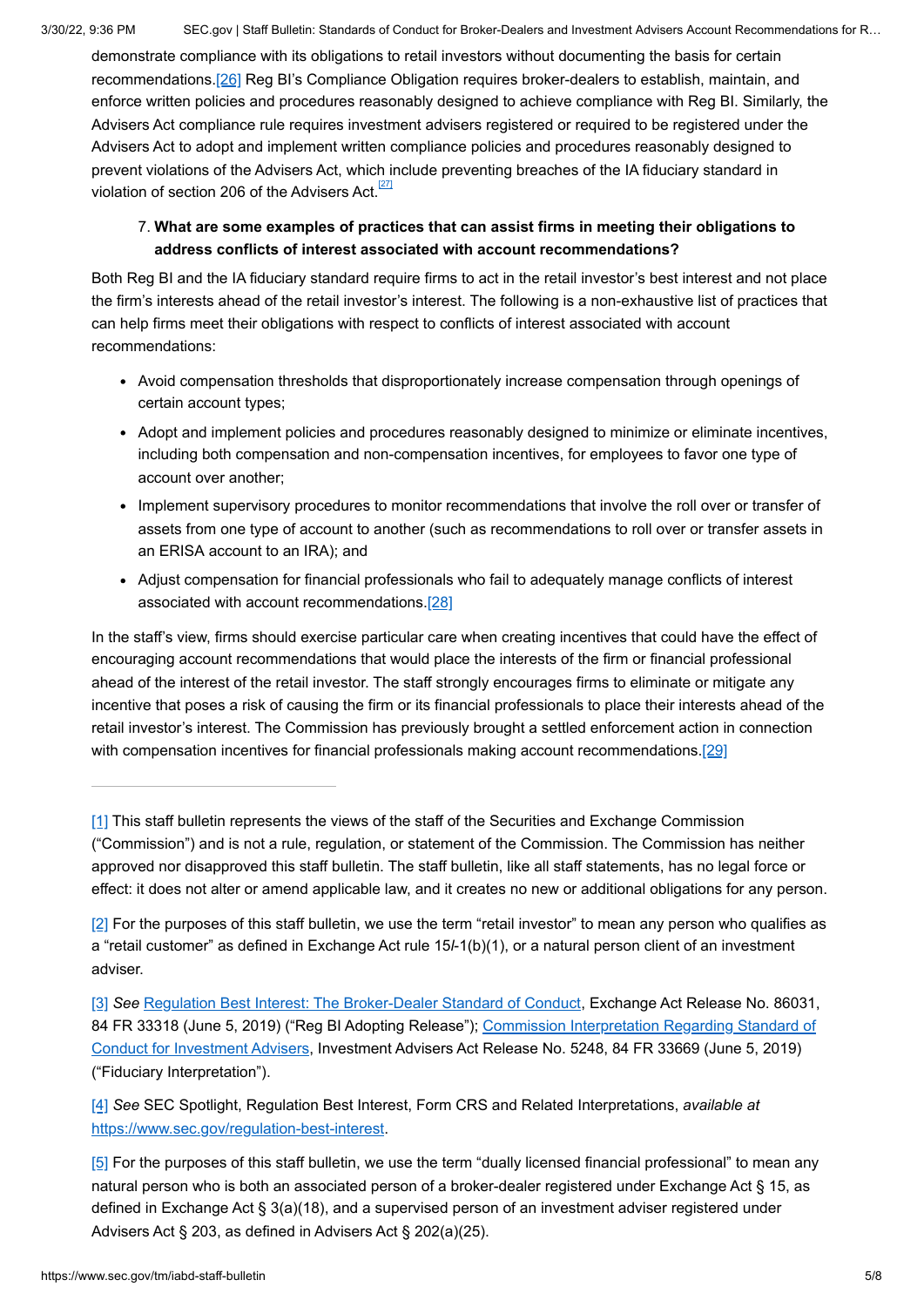<span id="page-5-0"></span>[\[6\]](#page-0-5) *See also* Frequently Asked Questions on Regulation Best Interest ("Reg BI FAQs") (discussing how to determine capacity in which a dual-registrant is making a recommendation), *available at* <https://www.sec.gov/tm/faq-regulation-best-interest#care>.

<span id="page-5-1"></span> $[7]$  In the staff's view, because each standard is drawn from key fiduciary principles, you should generally collect similar information, perform a similar analysis, and arrive at a similar conclusion about which account type(s) would be in the retail investor's best interest, regardless of the capacity that you end up serving in. *See supra* note 3. Under Reg BI, broker-dealers must obtain and analyze enough customer information to have a reasonable basis to believe that the recommendation is in the best interest of the particular retail customer. *See* Reg BI Adopting Release, *supra* note 3, at 33379. For investment advisers, the duty to provide advice that is in the best interest of the client based on a reasonable understanding of the client's objectives and a reasonable investigation into the investment is a critical component of the duty of care, which includes obtaining a range of personal and financial information about the client. *See* Fiduciary Interpretation, *supra* note 2, at nn. 35-36 and accompanying text.

<span id="page-5-2"></span>[\[8\]](#page-0-7) Fiduciary Interpretation, *supra* note 3, at n. 44 (citing Reg BI Adopting Release).

<span id="page-5-3"></span>[\[9\]](#page-1-0) *See supra* note 6.

<span id="page-5-4"></span>[\[10\]](#page-1-1) *See also supra* note 6 (discussing account recommendation considerations for dually registered financial professionals and a financial professional only registered as an associated person of a broker-dealer, where the firm is a dual registrant), *available at* [https://www.sec.gov/tm/faq-regulation-best-interest#recommendation.](https://www.sec.gov/tm/faq-regulation-best-interest#recommendation) In addition to the financial professional's obligations, the staff also reminds firms that they too have related obligations under Reg BI and the Advisers Act, including, for example, the obligation to adopt and implement reasonably designed policies and procedures to comply with Reg BI, in the case of brokers-dealers, and to prevent violations of the Advisers Act and the rules issued thereunder, in the case of investment advisers registered or required to be registered.

<span id="page-5-5"></span>[\[11\]](#page-1-2) These factors are not meant to be exhaustive, and their relative importance will vary depending on the particular facts and circumstances of each recommendation. The relevant factors should be considered with respect to the particular retail investor to whom the account recommendation is being made before either a financial professional or the financial professional's firm can form a reasonable belief that the account (or, if the financial professional is recommending both a brokerage and advisory account, the accounts) they recommend would be in the retail investor's best interest and does not place the interests of the firm or financial professional ahead of the interest of the retail investor.

<span id="page-5-6"></span>[\[12\]](#page-1-3) *See* Reg BI Adopting Release, *supra* note 3, at 33492; Fiduciary Interpretation, *supra* note 3, at 33673.

<span id="page-5-7"></span>[\[13\]](#page-1-4) If you determine not to obtain or evaluate information that would normally be contained in an investor profile, the staff believes you should consider documenting the basis for your belief that such information is not relevant in light of the facts and circumstances of the particular account recommendation.

<span id="page-5-8"></span>[\[14\]](#page-2-0) *See* Reg BI Adopting Release, *supra* note 3, at 33382-83.

<span id="page-5-9"></span>[\[15\]](#page-2-1) *See* Exchange Act rule 15*l*-1(a)(2)(ii) (explicitly requiring consideration of cost under Reg BI's Care Obligation); *see also* Fiduciary Interpretation, *supra* note 3, at 33674 (noting that cost would generally be one of many important factors to consider when determining if a security or investment strategy is in the client's best interest).

<span id="page-5-11"></span><span id="page-5-10"></span>[\[16\]](#page-2-2) *See* In the Matter of Centaurus Financial, Inc., Investment Advisers Act Release No. 5744 (June 2, 2021), *available at* [https://www.sec.gov/litigation/admin/2021/34-92095.pdf](https://www.sec.gov/litigation/admin/2021/34-92095.pdf%20) (settled action); In the Matter of Cowen Prime Advisors, LLC, Investment Advisers Act Release No. 5874 (Sept. 27, 2021), *available at* <https://www.sec.gov/litigation/admin/2021/ia-5874.pdf>(settled action); In the Matter of O.N. Investment Management Company, Investment Advisers Act Release No. 5944 (Jan. 11, 2022), *available at* <https://www.sec.gov/litigation/admin/2022/ia-5944.pdf>(settled action); In the Matter of Rothschild Investment Corp., Investment Advisers Act Release No. 5860 (Sept. 13, 2021), *available at* <https://www.sec.gov/litigation/admin/2021/34-92951.pdf>(settled action).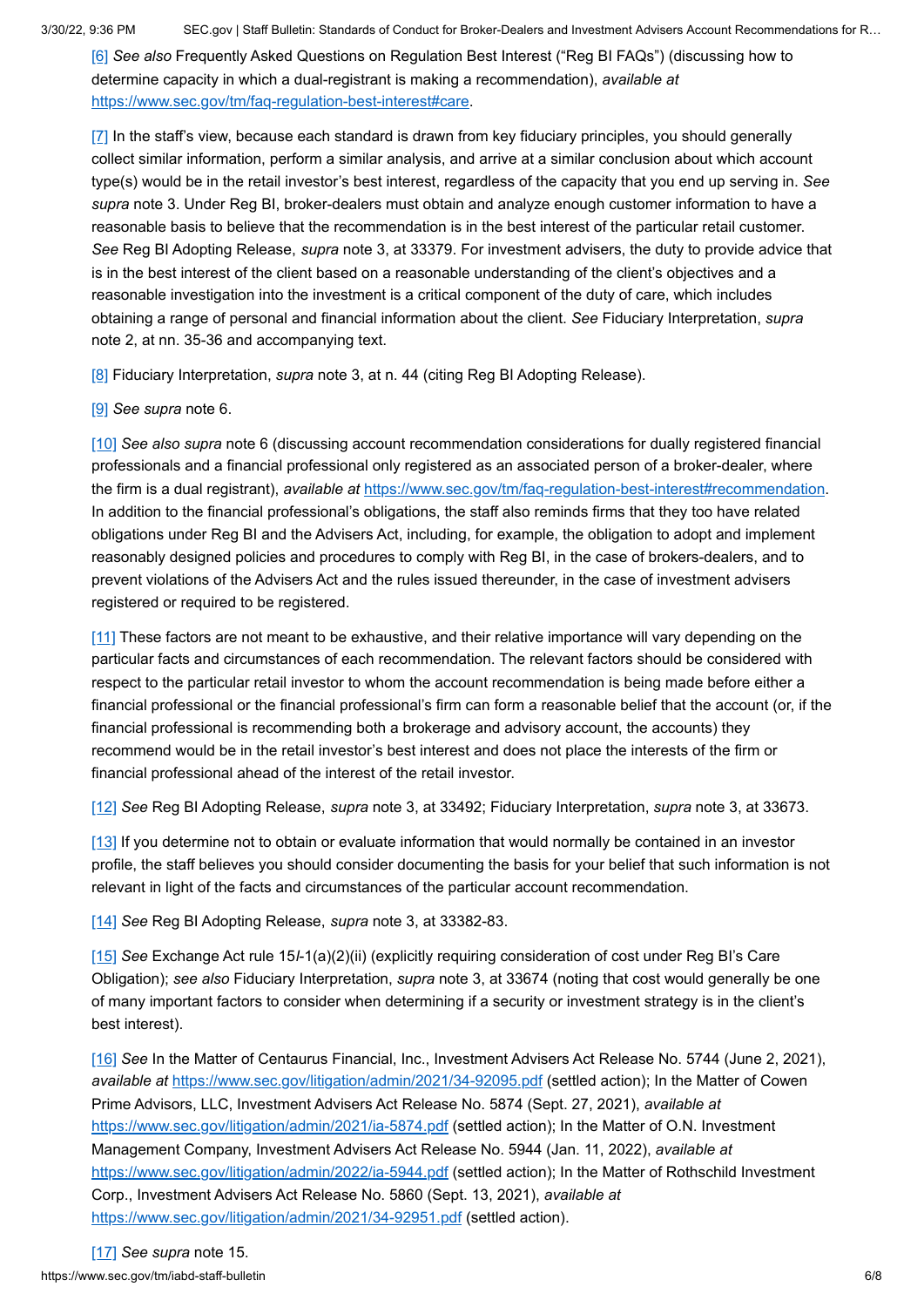<span id="page-6-0"></span>[\[18\]](#page-2-4) Under Reg BI, broker-dealers must consider potential risks, rewards, and costs associated with a recommendation in light of a retail customer's investment profile and have a reasonable basis to believe that the recommendation is in the customer's best interest and does not place the broker-dealer's interest ahead of the retail customer's interest. *See* Reg BI Adopting Release, *supra* note 3, at 33321.

<span id="page-6-1"></span>[\[19\]](#page-2-5) The staff of the Division of Trading and Markets also has published an FAQ regarding the roll over or transfer of assets more generally under Reg BI, such as from a brokerage account to an advisory account. *See* Reg BI FAQs, *supra* note 6, *available at* <https://www.sec.gov/tm/faq-regulation-best-interest#care>.

<span id="page-6-2"></span>[\[20\]](#page-3-0) *See* Reg BI Adopting Release, *supra* note 3, at 33383.

<span id="page-6-3"></span>[\[21\]](#page-3-1) For example, the Commission has cautioned broker-dealers not to rely on an IRA having "more investment options" as the basis for recommending a rollover. *See id*.

<span id="page-6-4"></span>[\[22\]](#page-3-2) *See* Prohibited Transaction Exemption 2020–02, Improving Investment Advice for Workers & Retirees, 89 Fed. Reg. 82798, (Dec. 18, 2020), *available at* https://www.govinfo.gov/content/pkg/FR-2020-12-18/pdf/2020- 27825.pdf.; *see also* [New Fiduciary Advice Exemption: PTE 2020-02 Improving Investment Advice for Workers](https://www.govinfo.gov/content/pkg/FR-2020-12-18/pdf/2020-27825.pdf) & Retirees Frequently Asked Questions (Department of Labor), *available at* [https://www.dol.gov/sites/dolgov/files/ebsa/about-ebsa/our-activities/resource-center/faqs/new-fiduciary](https://www.dol.gov/sites/dolgov/files/ebsa/about-ebsa/our-activities/resource-center/faqs/new-fiduciary-advice-exemption.pdf)advice-exemption.pdf.

<span id="page-6-5"></span>[\[23\]](#page-3-3) The staff believes that a financial professional should take all reasonable efforts to obtain such information, which may include requesting the information from the retail investor or the investor's agent.

<span id="page-6-6"></span>[\[24\]](#page-3-4) Reg BI does not apply to a retail investor's selection of an account without a recommendation by a brokerdealer, regardless of whether the retail investor also receives recommendations of transactions from the broker-dealer that are subject to Reg BI.

<span id="page-6-7"></span>[\[25\]](#page-3-5) *See* Exchange Act rule 17a-4 (requiring broker-dealers to preserve, among other records, all communications sent or received relating to the firm's business, including written communications with retail customers); Exchange Act rule 17a-3(a)(35)(i) (requiring broker-dealers to keep a record of all information collected from and provided to the retail customer pursuant to Reg BI, as well as the identity of each person who is an associated person responsible for the account); and Advisers Act rule 204-2(a)(7) (requiring investment advisers registered or required to be registered to retain all written communications related to any recommendation made or proposed to be made and any advice given or proposed to be given).

<span id="page-6-8"></span>[\[26\]](#page-4-5) In adopting Reg BI, the Commission determined not to require broker-dealers to document the basis for any recommendations, but encouraged them to take a risk-based approach when deciding whether to document certain recommendations. *See* Reg BI Adopting Release, *supra* note 3, at 33360. The Commission has not specifically addressed such documentation for investment advisers.

<span id="page-6-9"></span>[\[27\]](#page-4-6) In addition, in complying with Advisers Act compliance rule, investment advisers registered or required to be registered should adopt policies and procedures addressing the maintenance of required records, which include records related to the adviser's recommendations and investment advice. *See* Compliance Programs of Investment Companies and Investment Advisers, Investment Advisers Act Release No. 2204 (Dec. 17, 2003); *see also* Advisers Act rule 204-2(a)(7).

<span id="page-6-10"></span>[\[28\]](#page-4-7) The staff notes that certain of these practices are required under Reg BI and the Advisers Act. *See, e.g.,* Exchange Act rule 15*l*-1(a)(2)(iii) (requiring broker-dealers to establish, maintain, and enforce written policies and procedures reasonably designed to disclose and mitigate (i.e., reasonably reduce), or eliminate, certain conflicts); Reg BI Adopting Release, *supra* note 3, at 33391 (providing guidance on mitigation methods); Advisers Act rule 206(4)-7 (requiring any investment adviser registered or required to be registered under the Advisers Act to adopt and implement written policies and procedures reasonably designed to prevent violation of the Advisers Act and the rules thereunder by the adviser and its supervised persons). *Cf. also* Fiduciary Interpretation, *supra* note 3, at 33676-78 ("In all of these cases where an investment adviser cannot fully and fairly disclose a conflict of interest to a client such that the client can provide informed consent, the adviser should either eliminate the conflict or adequately mitigate (i.e., modify practices to reduce) the conflict such that full and fair disclosure and informed consent are possible.").